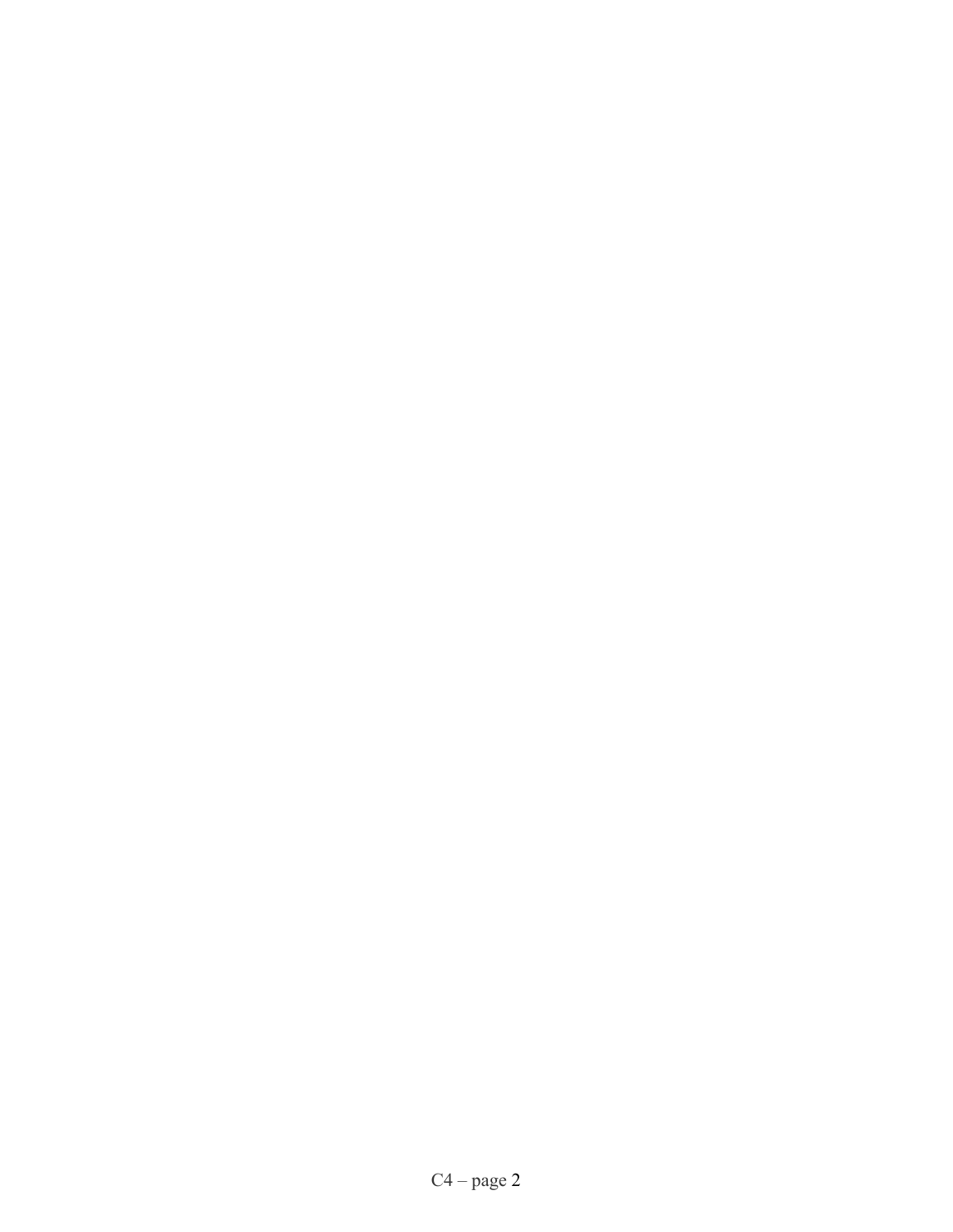## **FARMLAND POTENTIAL**

*The intent of this category is to show the potential a farmland tract may have to stay in farming. This will be calculated according to size, tillable acreage, stewardship, owner/operator vs. tenant farmer and importance to the historic and scenic view-shed in Adams County. The stronger the Farmland Potential, the higher the score will be.*

| Criteria                                                                 | <b>Points</b> |
|--------------------------------------------------------------------------|---------------|
| Acreage of farmland tract offered for easement purchase: (Max 37 points) |               |
| 150 acres or more                                                        | 37            |
| $100 - 149$ acres                                                        | 30            |
| $60 - 99$ acres                                                          | 15            |
| 59 acres or less                                                         |               |

*The farm will qualify when less than 50 acres only if it is adjacent to another preserved farm or grows crops unique to the area. If it does qualify, it must also have 50%, or at least 10 acres, of tillable land.*

#### *Percent of tract offered for easement purchase and available for agricultural production (cropland, orchard, grazing land or pasture): (Max 30 points)*

| $-95 - 100\%$   | 30           |
|-----------------|--------------|
| $-90 - 94\%$    | 24           |
| $-85 - 89\%$    | 18           |
| $-80 - 84\%$    | 12           |
| $-70 - 79\%$    | <sub>b</sub> |
| $-69\%$ or less |              |

### *Stewardship – The degree of Resource Management Concerns addressed on the tract: (Max 25 points)*

| - Based on site visits, the degree of Resource Management Concerns |          |
|--------------------------------------------------------------------|----------|
| which have been properly addressed will be scored accordingly      | $1 - 25$ |

*NOTE*: *All applicants will receive zero (0) points for the Stewardship criteria. After the final rankings are completed, Phase I farms will be determined based on availability of funds. At this time site visits will be conducted, and scores given to the Stewardship category, which will then determine the final order for easement purchase.*

### *Human Resources: (Max: 5 points)*

| - Owner or family member operates and derives majority of income |  |
|------------------------------------------------------------------|--|
| from farm operation                                              |  |
| - Owner or family member operates farm but derives majority of   |  |
| income from an off-farm source                                   |  |
| - None of the above (farm is leased to a non-family member)      |  |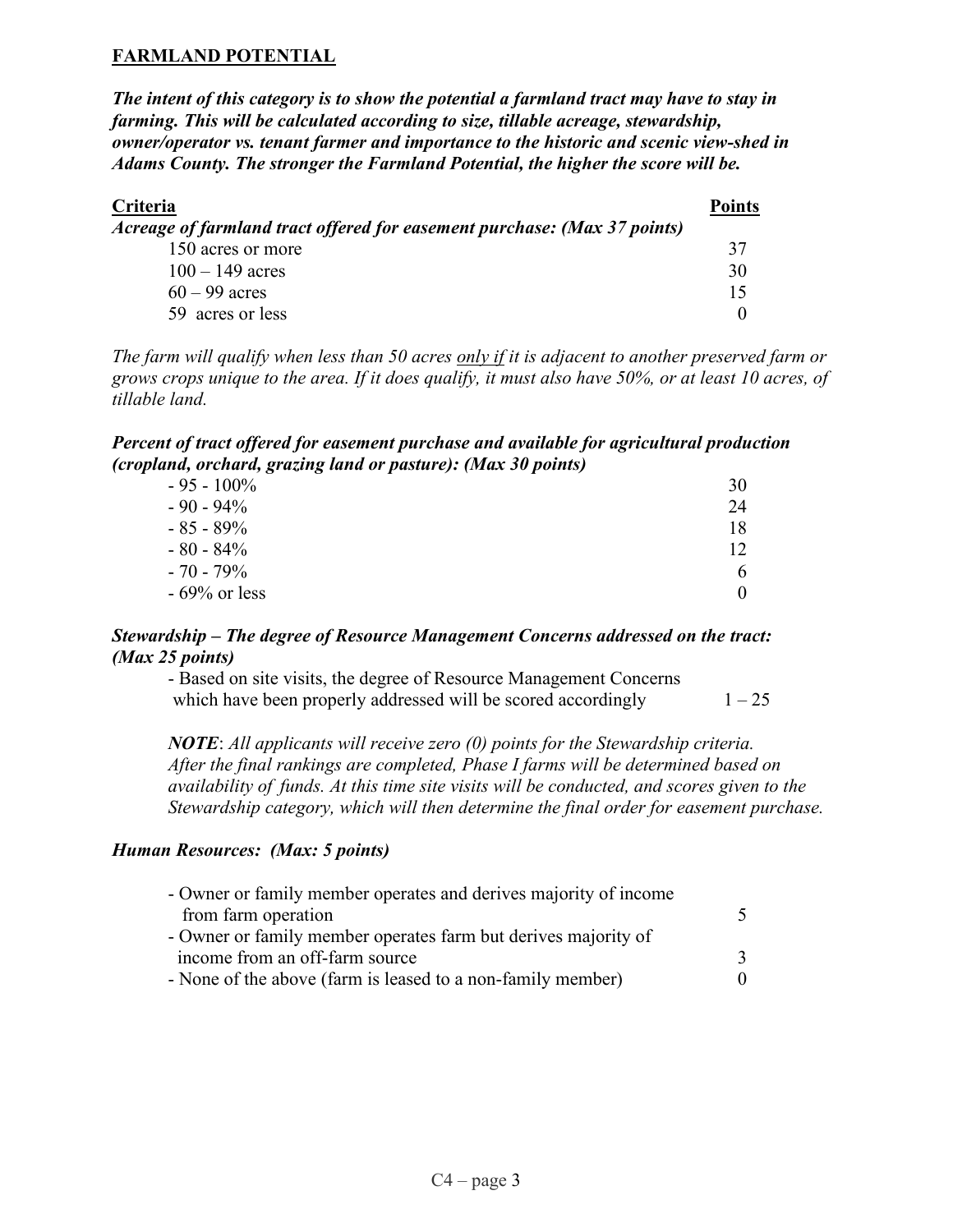# *Farmland Potential continued…*

## *Historic/Scenic/Environmental Qualities/Ownership: (Max 3 points)*

*1 point will be awarded for each criteria you qualify for, with a maximum of 3 points*

| - Property is listed in, located within, or determined to be eligible for<br>Listing in, the National Register of Historic Places or adjoins a National<br>Park or a National Historic Site.                                         |  |
|--------------------------------------------------------------------------------------------------------------------------------------------------------------------------------------------------------------------------------------|--|
| - Property boundary adjoins State Game Lands, State Forest Land or<br>Journey through Hallowed Ground scenic Byway                                                                                                                   |  |
| - Farm is a Century Farm or eligible for Century Farm Status<br>(Applicant must provide their Century Farm Certificate from the State or<br>deed information to prove that the farm has been in the family for over<br>$100$ years). |  |